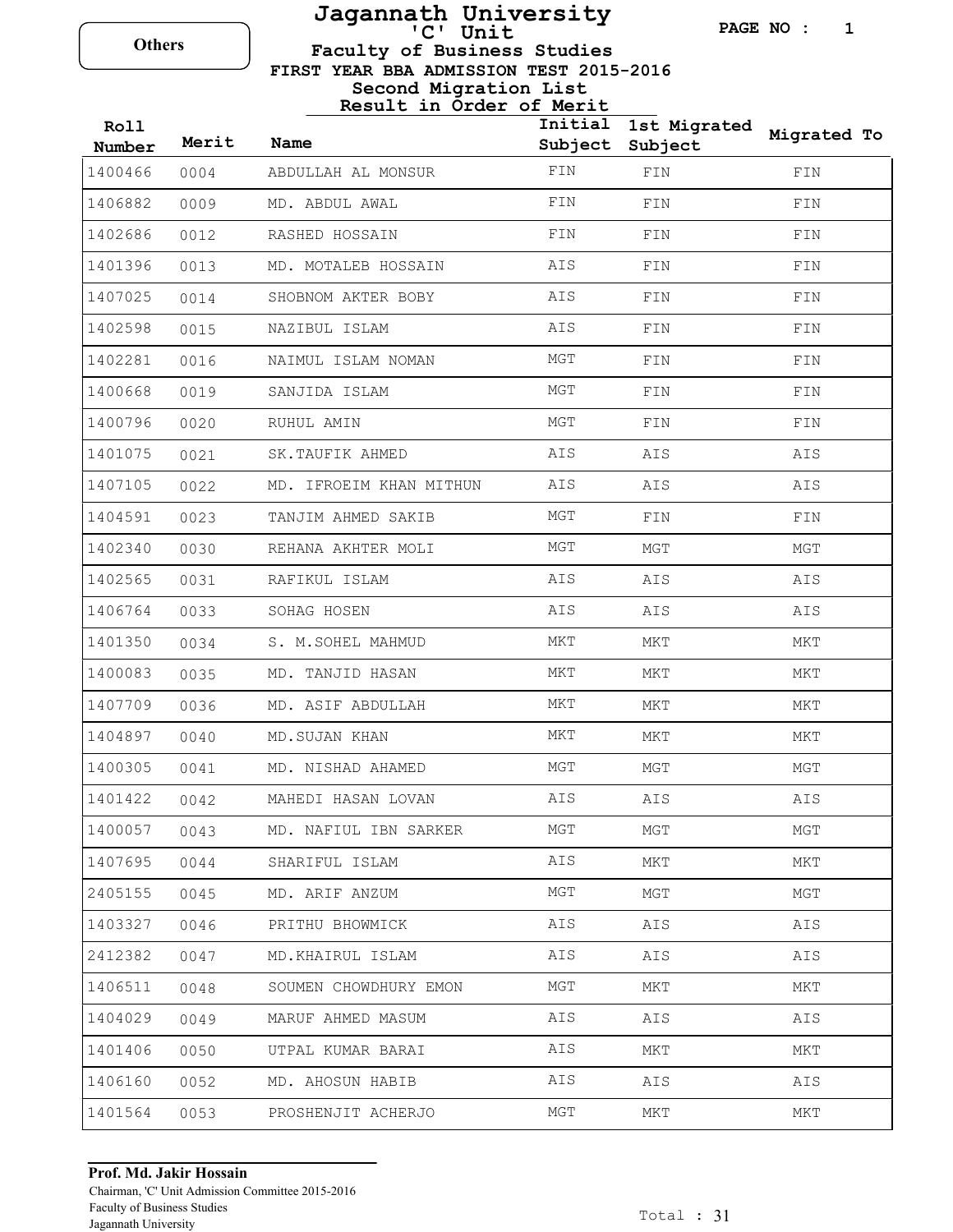### **Faculty of Business Studies Jagannath University** Others **C'** Unit

**PAGE NO : 2**

 **FIRST YEAR BBA ADMISSION TEST 2015-2016**

**Second Migration List Result in Order of Merit**

| Roll<br>Number | Merit | Name                     | Subject | Initial 1st Migrated<br>Subject | Migrated To |
|----------------|-------|--------------------------|---------|---------------------------------|-------------|
| 1406089        | 0054  | EMRAN HABIB EMON         | AIS     | MKT                             | MKT         |
| 1404863        | 0056  | MD.BASED MIA             | AIS     | AIS                             | AIS         |
| 1401128        | 0058  | MD. MAMUN RANA           | AIS     | MKT                             | MKT         |
| 1401332        | 0059  | IMRAN HOSSAIN            | AIS     | AIS                             | AIS         |
| 1406616        | 0060  | A. H. M. QUAMRUL ISLAM   | AIS     | AIS                             | AIS         |
| 2404270        | 0067  | MST. IQRA SALSABIL       | MGT     | AIS                             | AIS         |
| 2411433        | 0068  | MD. IMTIAJ MAHMUD        | MGT     | AIS                             | AIS         |
| 1403384        | 0069  | MD. KHAIRUL ALAM SHANTO  | MGT     | AIS                             | AIS         |
| 1407112        | 0070  | AZMUL AKTHER             | MGT     | AIS                             | AIS         |
| 2416454        | 0071  | SAYEMA AKTER             | MGT     | MGT                             | MGT         |
| 1401225        | 0072  | AUDIT KAR                | MGT     | AIS                             | AIS         |
| 1404869        | 0073  | ABDUR RAHMAN             | MGT     | MGT                             | MGT         |
| 1404021        | 0074  | IMRAN BIN FORHAD         | MGT     | AIS                             | AIS         |
| 1400957        | 0075  | JUBAIR SIDDIQUE          | MGT     | AIS                             | AIS         |
| 2416367        | 0076  | KHANDOKER SALIM SADMAN   | MGT     | MGT                             | MGT         |
| 2411679        | 0077  | ABDUL MANNAN             | MGT     | AIS                             | AIS         |
| 2411755        | 0078  | MD. SAZEDUL KABIR        | MGT     | AIS                             | AIS         |
| 1400185        | 0079  | MITHILA SARKER           | MGT     | AIS                             | AIS         |
| 2423845        | 0080  | ANINDA ASHRAF BADHAN     | MGT     | AIS                             | AIS         |
| 1408031        | 0081  | MD. ASHIK IQBAL          |         | MGT                             | MGT         |
| 1403174        | 0086  | IMTIAZ HASAN SUNNY       |         | AIS                             | AIS         |
| 1403365        | 0087  | A. M. RAKIBUL HASAN      |         | AIS                             | AIS         |
| 1404484        | 0088  | SHAON KISHORE DAS GUPTA  |         | MGT                             | AIS         |
| 1405283        | 0089  | AFSARA TASNIM            |         | MGT                             | AIS         |
| 1400733        | 0090  | DEWAN NAZMUL HASAN NIBIR |         | MGT                             | AIS         |
| 2419951        | 0093  | TANVIR AHMED PRANTA      |         | MGT                             | AIS         |
| 1405133        | 0095  | MD. ABU KAWSAR           |         | MGT                             | MGT         |
| 1402991        | 0097  | ZAHIDUZZAMAN             |         | MGT                             | AIS         |
| 1406729        | 0100  | SARAFI BIN ALI NILOY     |         | MGT                             | MGT         |
| 2416515        | 0101  | NAFIS SHAHRIAR           |         | MGT                             | MGT         |
| 1404447        | 0103  | TUHIN AHMED              |         | MGT                             | MGT         |
|                |       |                          |         |                                 |             |

### **Prof. Md. Jakir Hossain**

Chairman, 'C' Unit Admission Committee 2015-2016 Faculty of Business Studies Jagannath University